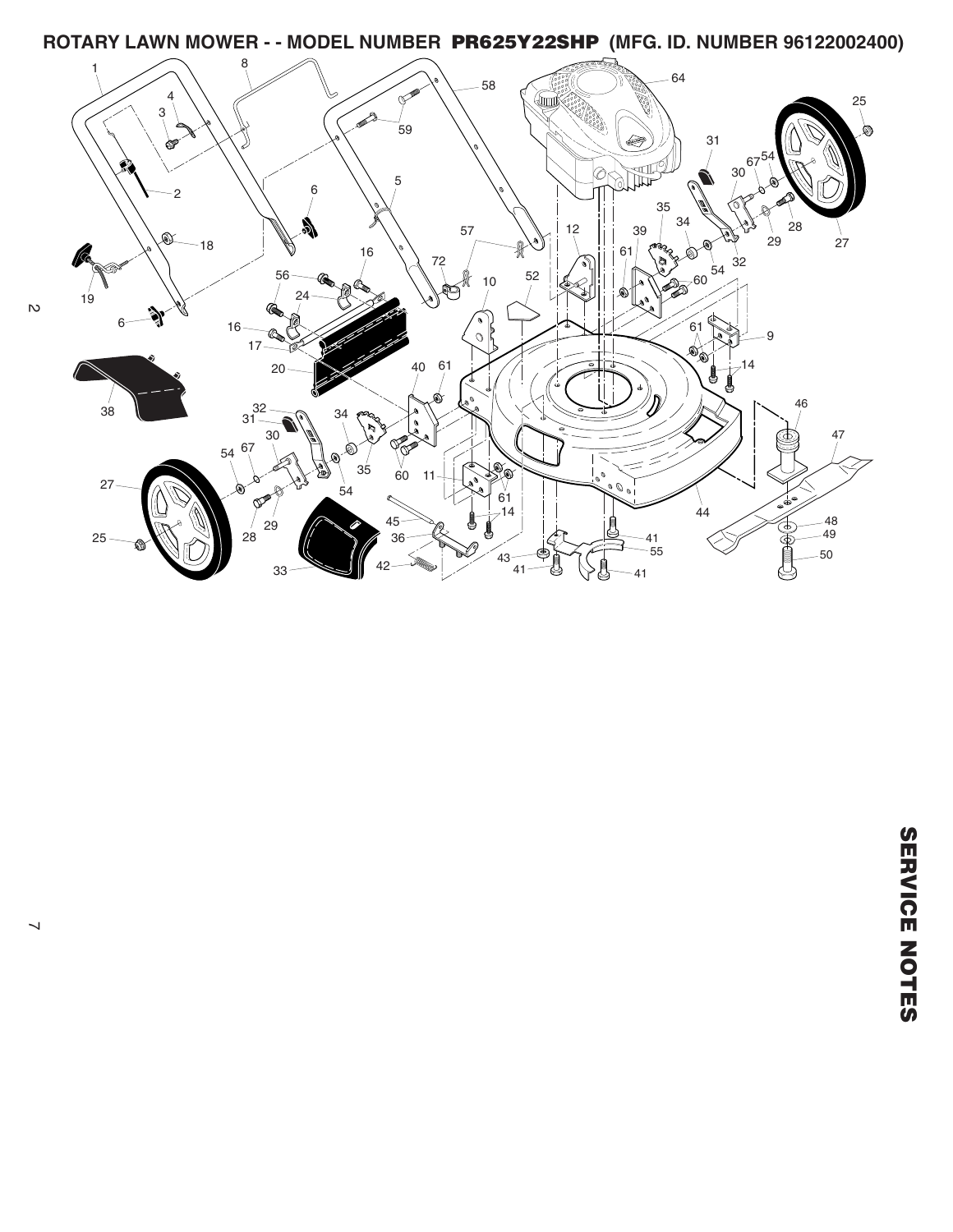## **ROTARY LAWN MOWER - - MODEL NUMBER PR625Y22SHP (MFG. ID. NUMBER 96122002400)**

| <b>KEY</b><br>NO. | <b>PART</b><br>NO. | <b>DESCRIPTION</b>          | <b>KEY</b><br>NO. | <b>PART</b><br>NO. | <b>DESCRIPTION</b>            | <b>KEY</b><br>NO. | <b>PART</b><br>NO. | <b>DESCRIPTION</b>         |
|-------------------|--------------------|-----------------------------|-------------------|--------------------|-------------------------------|-------------------|--------------------|----------------------------|
|                   | 427619X479         | <b>Upper Handle</b>         | 30                | 401180X004         | Axle Arm Assembly             | 52                | 404763             | Decal, Danger              |
| 2                 | 183567             | Engine Zone Control Cable   | 31                | 701037X421         | Knob, Selector                | 54                | 88348              | Washer, Flat               |
| 3                 | 750634             | Screw                       | 32                | 401621X004         | Spring, Selector              | 55                | 422044X004         | <b>Belt Keeper</b>         |
| 4                 | 850733X004         | Bracket, Upstop             | 33                | 151889             | <b>Mulcher Door</b>           | 56                | 750097             | Screw, Hex Washer Head     |
| 5                 | 66426              | Wire Tie                    | 34                | 401629             | Spacer                        |                   |                    | #10-24 x 1/2               |
| 6                 | 189713X428         | Handle Knob                 | 35                | 407501X005         | Bracket, Wheel Adjuster       | 57                | 51793              | <b>Hairpin Cotter</b>      |
| 8                 | 427414X421         | Control Bar                 | 36                | 154132             | Bracket, Housing              | 58                | 151590X479         | Lower Handle               |
| 9                 | 153282X479         | Support Bracket, Handle, LH | 38                | 176509             | Deflector, Discharge          | 59                | 191574             | Handle Bolt                |
| 10                | 170345X479         | Handle Bracket, RH          | 39                | 193248X479         | Support Bracket, LH           | 60                | 74760612           | <b>Bolt</b>                |
| 11                | 153350X479         | Support Bracket, Handle, RH | 40                | 193247X479         | Support Bracket, RH           | 61                | 73930600           | Locknut                    |
| 12                | 170346X479         | Handle Bracket, LH          | 41                | 150406             | Screw, Hex Head, Threaded,    | 64                | $- - -$            | Engine, Briggs & Stratton, |
| 14 دە             | 149741             | Screw, Thread Cutting       |                   |                    | Rolled 3/8-16 x 1-1/8         |                   |                    | Model Number 122T02-       |
|                   |                    | $5/16 - 18 \times 3/4$      | 42                | 152124             | Spring, Torsion               |                   |                    |                            |
| 16                | 17060410           | Screw                       | 43                | 73800400           | Locknut, Hex                  |                   |                    |                            |
| 17                | 165175X479         | Support Rod                 | 44                | 430541             | Kit, Lawn Mower Housing       |                   |                    |                            |
| 18                | 132004             | Locknut, Keps               |                   |                    | (Includes Key Number 46)      |                   |                    |                            |
| 19                | 194788             | Rope Guide                  | 45                | 147286             | Rod, Hinge                    | 67                | 197480             | O-Ring                     |
| 20                | 413160             | <b>Rear Skirt</b>           | 46                | 421176             | <b>Blade Adapter / Pulley</b> | 72                | 197991             | Clip, Cable                |
| 24                | 192301X004         | Clamp, Rear Skirt           | 47                | 406713             | Blade, 22"                    | $ -$              | 404764             | Warning Decal (not shown)  |
| 25                | 409149             | Locknut, Hex 3/18-16        | 48                | 851074             | Washer, Hardened              | - -               | 193733             | Operator's Manual, English |
| 27                | 195012X428         | Wheel & Tire Assembly       | 49                | 850263             | Washer, Lock, Helical         | - -               | 193736             | Operator's Manual, French  |
| 28                | 174719             | Shoulder Bolt               | 50                | 851084             | Screw, Hex Head, Grade 8      | $ -$              | 430453             | Repair Parts Manual        |
| 29                | 401630             | Washer, Curved, Cylindrical |                   |                    | $3/8 - 24 \times 1 - 3/8$     |                   |                    |                            |

**NOTE:** All component dimensions given in U.S. inches. 1 inch = 25.4 mm. **IMPORTANT:** Use only Original Equipment Manufacturer (O.E.M.) replacement parts. Failure to do so could be hazardous, damage your lawn mower and void your warranty.